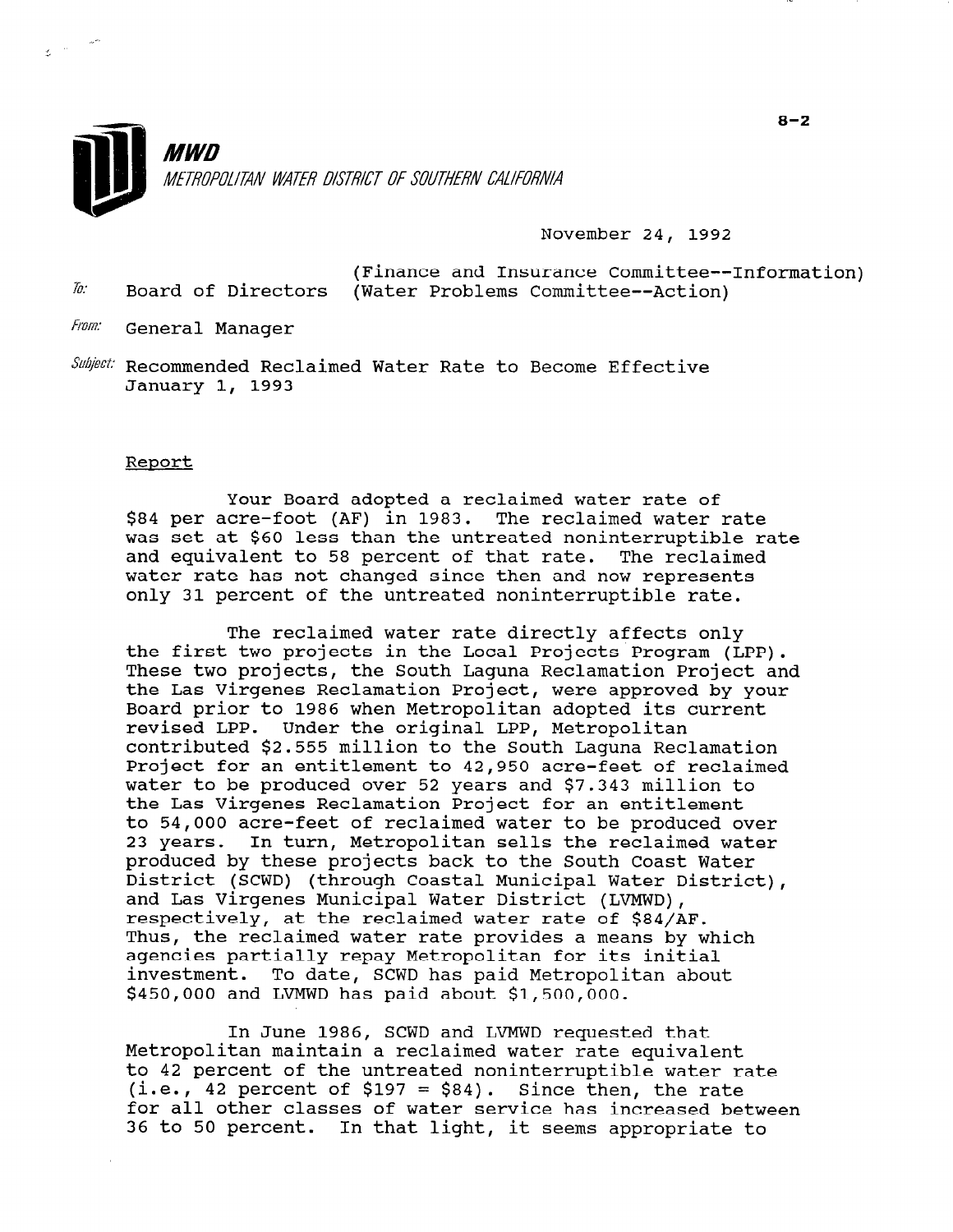# Board of Directors -2- November 24, 1992

increase the reclaimed water rate at this time to more accurately reflect Metropolitan's costs and to provide additional revenue to Metropolitan. Nonetheless, it is prudent to retain a substantial price differential to encourage the use of reclaimed water. It is, therefore, proposed that effective January 1, 1993, the reclaimed water rate be increased to \$113/AF, which represents 42 percent of the untreated noninterruptible water rate for fiscal year 1992-93. Future increases in the reclaimed water rate will be proposed as the untreated noninterruptible water rate changes. It is staff's intention to recommend increases in the reclaimed rate until it reaches \$200/AF.

In response to this proposal to increase the reclaimed water rate, staff has begun negotiating with SCWD and LVMWD to discuss "buy out" of their existing obligations, termination of their original LPP agreements, and possibly signing Joint Participation Agreements based on current LPP provisions. The details of these negotiations are presented in an accompanying Board letter.

This action is exempt from the provisions of the California Environmental Quality Act upon the Board's finding that the rate increase is necessary to meet operating and other ongoing expenses. The appropriate finding is included in Attachment A.

#### Board Committee Assignments

This letter is referred to:

The Water Problems Committee for action pursuant to its authority to determine the selling prices of water under Administrative Code Section 2481(c).

The Finance and Insurance Committee for information pursuant to its authority to determine revenues to be obtained through sales of water under Administrative Code Section 2441(e).

#### Recommendations

## WATER PROBLEMS COMMITTEE FOR ACTION AND FINANCE AND INSURANCE COMMITTEE FOR INFORMATION.

That the Board set the reclaimed water rate, for that the board set the reclaimed water rate, the remaining of the fiscal year 1992-93, to \$113 per acre-foot to be effective January 1, 1993.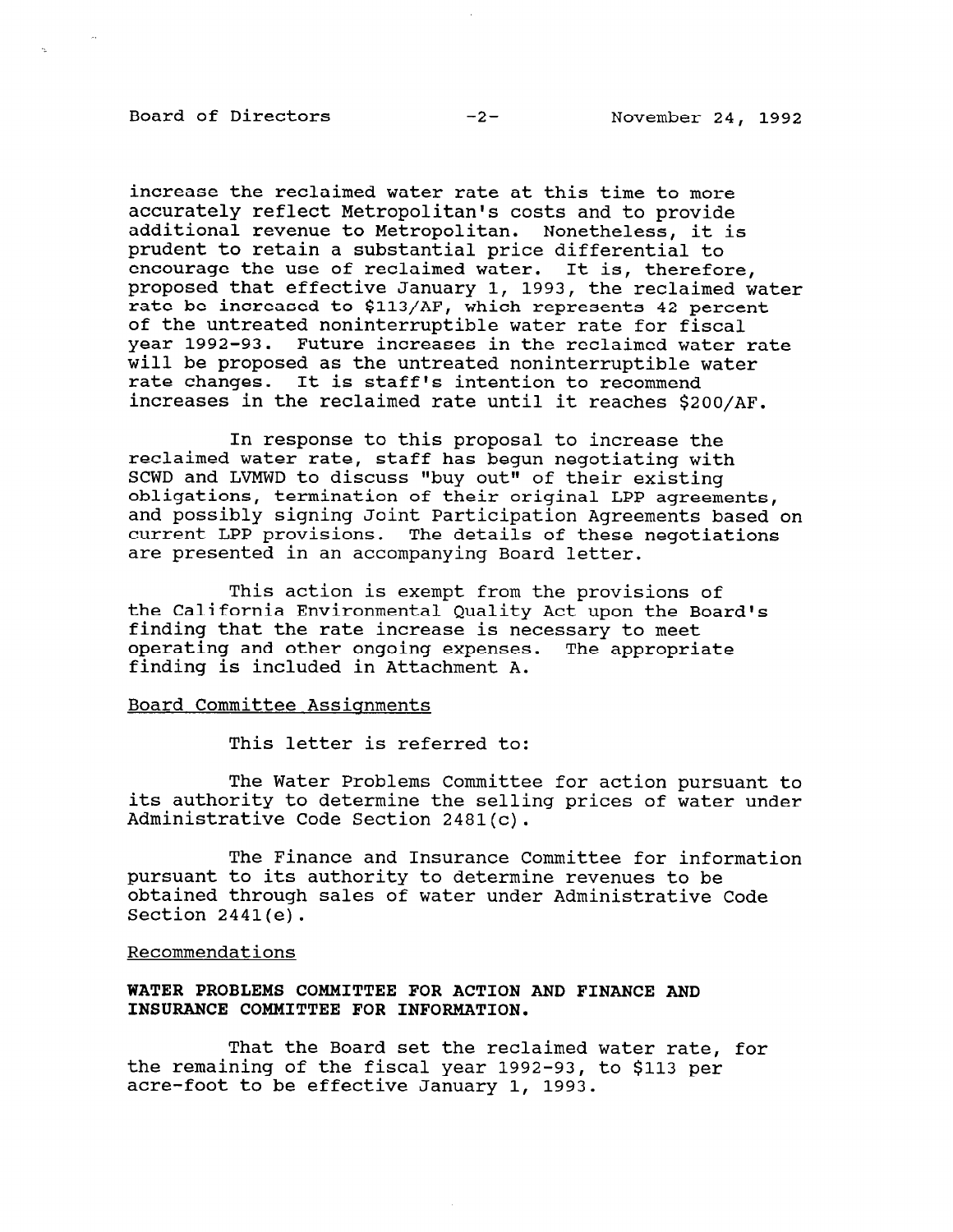Board of Directors -3- November 24, 1992

That the Board supplement its action setti water rates effective January 1, 1993 by adopting the written fundings set forth in Attachment A.

n *flik* t onkay<br>onkay  $\alpha$ <sup>r</sup> $\alpha$ <sup>r</sup>

 $\sim$ 

RM:bvf

 $\sigma_{\rm c} \sim 10^{-12}$ 

Attachment